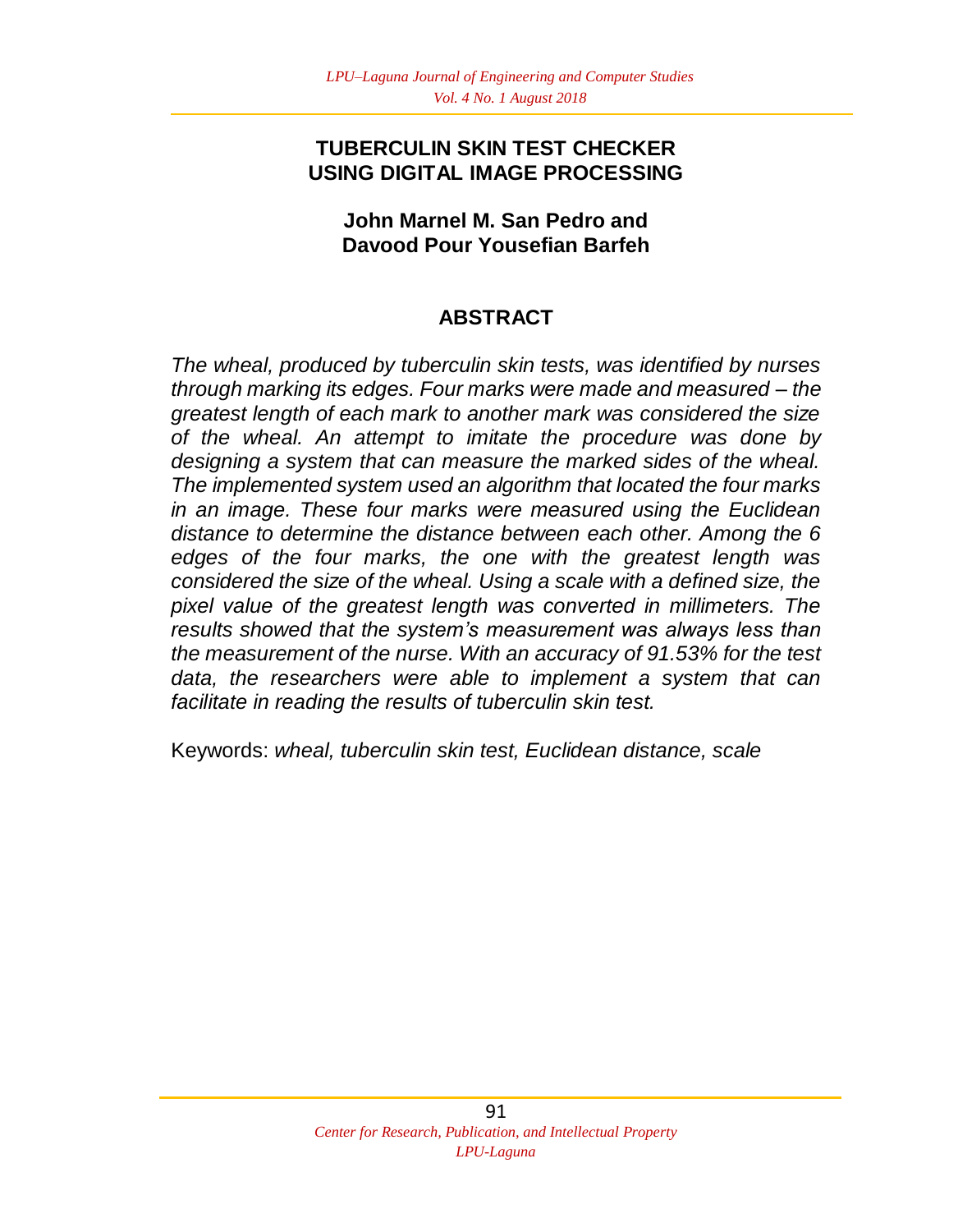# **INTRODUCTION**

One way of detecting tuberculosis is through the use of tuberculin skin test, which is being used globally by health institutions for many years now. The test involves injecting a purified protein derivative to the patient's arm that will cause a small wheal to that area (see Figure 1). [1] After 48-72 hours, the wheal will be measured using a millimeter ruler which is the standard procedure of the test. The size of the wheal is one determinant whether the patient has a prior TB exposure or not.



**Figure 1**. Tuberculin skin test producing a wheal

Based on the patient's lifestyle, demographics, jobs, and other background information, doctors categorize their patients as high-risk, mid-risk, or low-risk. The result of the test is determined by the size of the wheal and the patient's category.[2] In order to have a positive result to the test, the patient's wheal should be at least 5mm for the high-risk patients, at least 10mm for the mid-risk patients, and at least 15mm for low-risk patients.

Based on the patient's lifestyle, demographics, jobs, and other background information, doctors categorize their patients as high-risk, mid-risk, or low-risk. The result of the test is determined by the size of the wheal and the patient's category.<sup>[2]</sup> In order to have a positive result to the test, the patient's wheal should be at least 5mm for the high-risk patients, at least 10mm for the mid-risk patients, and at least 15mm for low-risk patients.

The problem with this test is, more often than not, the wheal flattens and it is difficult to detect by just looking at it. According to the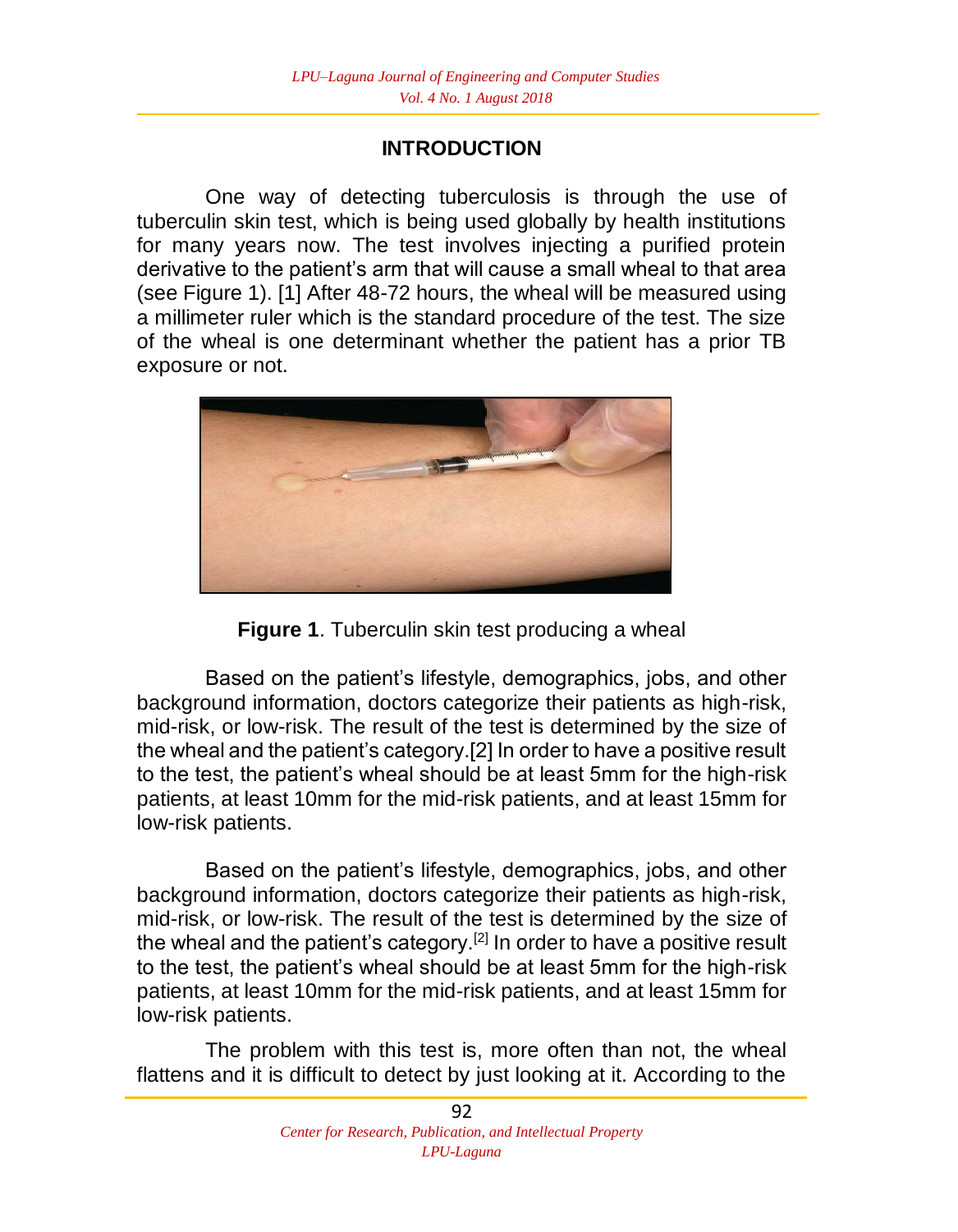medical practitioners of the Philippine Institute of Tuberculosis, the nurses need to touch the area where the wheal originally formed and gently touch the wheal to trace its sides.<sup>[3]</sup> They use a ballpoint pen to mark four sides of the wheal and measure each two sides, horizontally (A and B) and vertically (C and D) (see Figure 2).



**Figure 2**. The wheal after its four sides were marked.

Only two measurements were done and the lengthier side was considered the size of the wheal. If the wheal's size is greater than the cut-off value, the patient is positive to the test. It is considered negative, when it is less than the cut-off value. The nurse only measured horizontally and vertically, but it was not impossible that if the sides were measured diagonally, it would be greater than both the results of horizontal and vertical measurements. This could lead to a falsenegative result if the diagonal measurement was greater than the cutoff value when the horizontal and vertical measurements were less than the cut-off value.

This research focused on addressing the problem of subjectivity in measuring the result of the test by identifying all the possible measurements of each sides in order to provide a more accurate reading of the test. Through the use of digital image processing, the researcher aimed to design and implement a system that will facilitate in measuring the size of the wheal.

### **RELATED LITERATURE**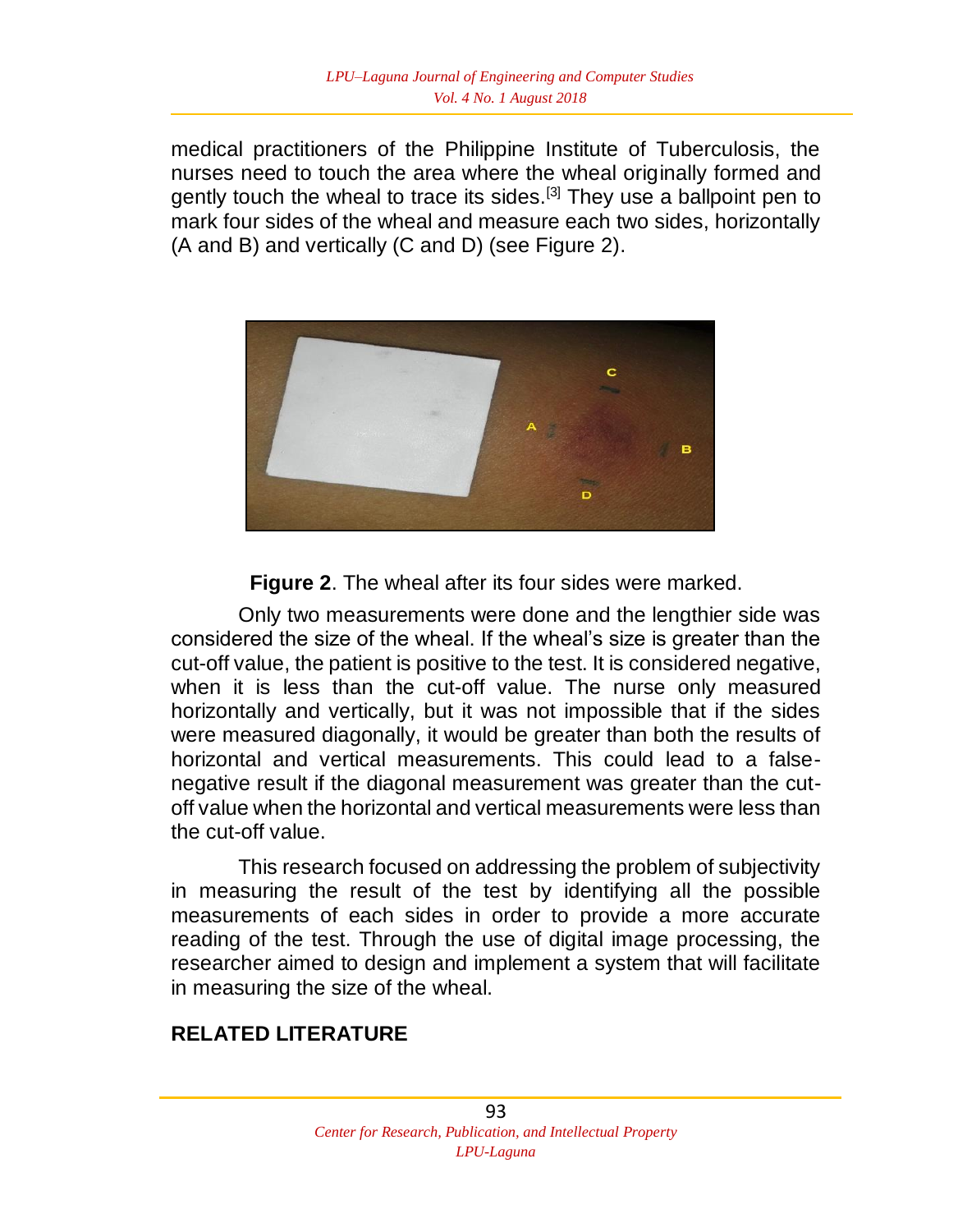Pouchot and his companions quantified the reliability of the test. Ninety-six (96) patients took the test and two (2) health care personnel read the test, one after the other.<sup>[4]</sup> Through statistics, the results showed that 5% of the time, the second measurement would be 2.7mm less than or 3.0 mm more than the first reading. They concluded that if the results were near at the cut-off value, the reading of the test was more likely to result into a reclassification of the test. Another factor that may be true, according to this study, is the reader's knowledge of the cut-off value, which can provide an unconscious bias in reading the results.

An algorithm that can automatically measure skin wheals was done by Prinza, Viglb, and Wöhrlb.<sup>[5]</sup> The aim of the study was to remove the subjectivity in reading the results of the skin test. The data from the skin wheals in this study were from skin prick tests. After outlining the wheal, a digitized image was made using a scanner. Due to the wheal's outline, the area that must be calculated can be easily identified. Inside the wheal, pixel counting algorithm was done and converted to  $mm<sup>2</sup>$  to have the actual size. The algorithm had a standard deviation of 6.9% compared to 6.59% when the test was conducted manually. This study by Prinza, Viglb, and Wöhrlb was very similar to this research since it also focused on the measurement of skin wheals. There are variables that differentiate this study. The test was for skin prick test and the algorithm that was used is pixel counting and was performed by the use of a scanner. The proposed study was for Tuberculin Skin Test. To measure the wheal, the proposed algorithm was used. Also, the study used a camera and a scale.

Another study by Rege, Memane, Phatak, and Agarwal suggests that to be able to properly identify an object's shape and color, there should be some pre-defined perimeters.<sup>[7]</sup> After using edge detection to highlight the points of interest, the object was rotated counterclockwise depending on the angle of the inclination. A bounding box was made outside of the subject. The leftmost, rightmost, topmost, and bottommost pixels of the subject were pointed out and these points were connected to produce the bounding box.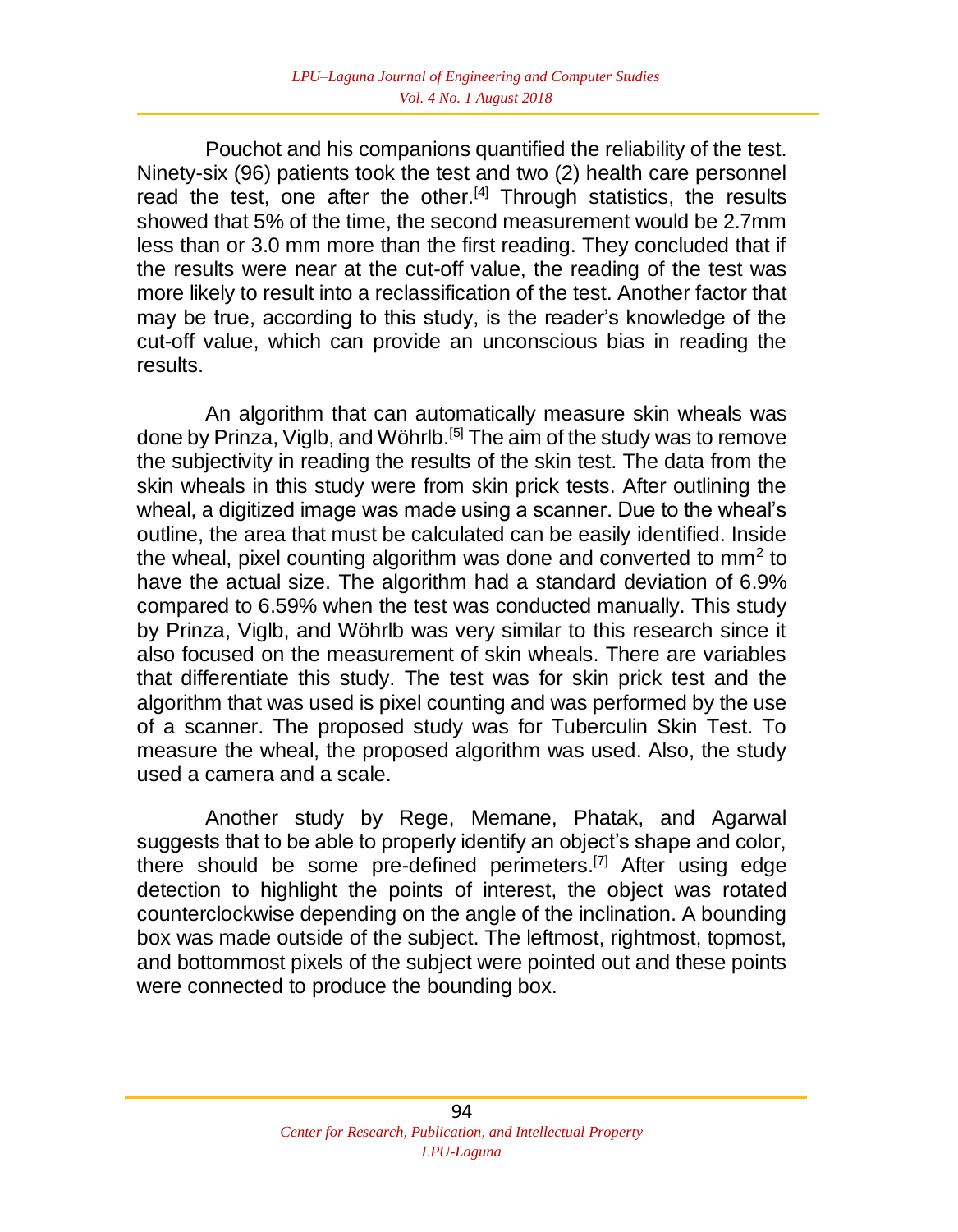## **METHODOLOGY**

For the system to be designed and implemented, the researcher used a set of training data that contains six (6) images. These images were used as the basis of the system's capability to measure the wheal. The images were taken from the staff and employees of Philippine Institute of Tuberculosis when they conducted their annual staff surveillance. The head nurses performed the test by injecting purified protein derivative one by one to the employee's non-dominant arm.

The wheal was evident after the injection. After 48 hours, the head nurse checked on the wheal but it was not palpable so she gently touched the area where it was injected and sensed the stiff part. Using a ballpoint pen, she marked four (4) sides of the wheal – the left and right, and top and bottom sides. She then began to measure these sides using a millimeter ruler (see Figure 3). After recording the result of the measurement, the researchers put a 1x1 white scale near the wheal then started to take a picture about two and a half (2 ½) inches away from the patient's arm. These images gathered from 6 employees were used as a basis in making the system.



**Figure 3**. Actual measuring of the wheal

The hardware that was used in developing the system has Ubuntu 15.04 operating system, Intel i5-430M @ 2.27GHz, 4GB RAM, and NVIDIA GeForce 310M. The cellphone used in taking the picture was Huawei Honor 4C with a 12-megapixel camera. The software used was OpenCV 3.1.0 using Python programming language version 2.7.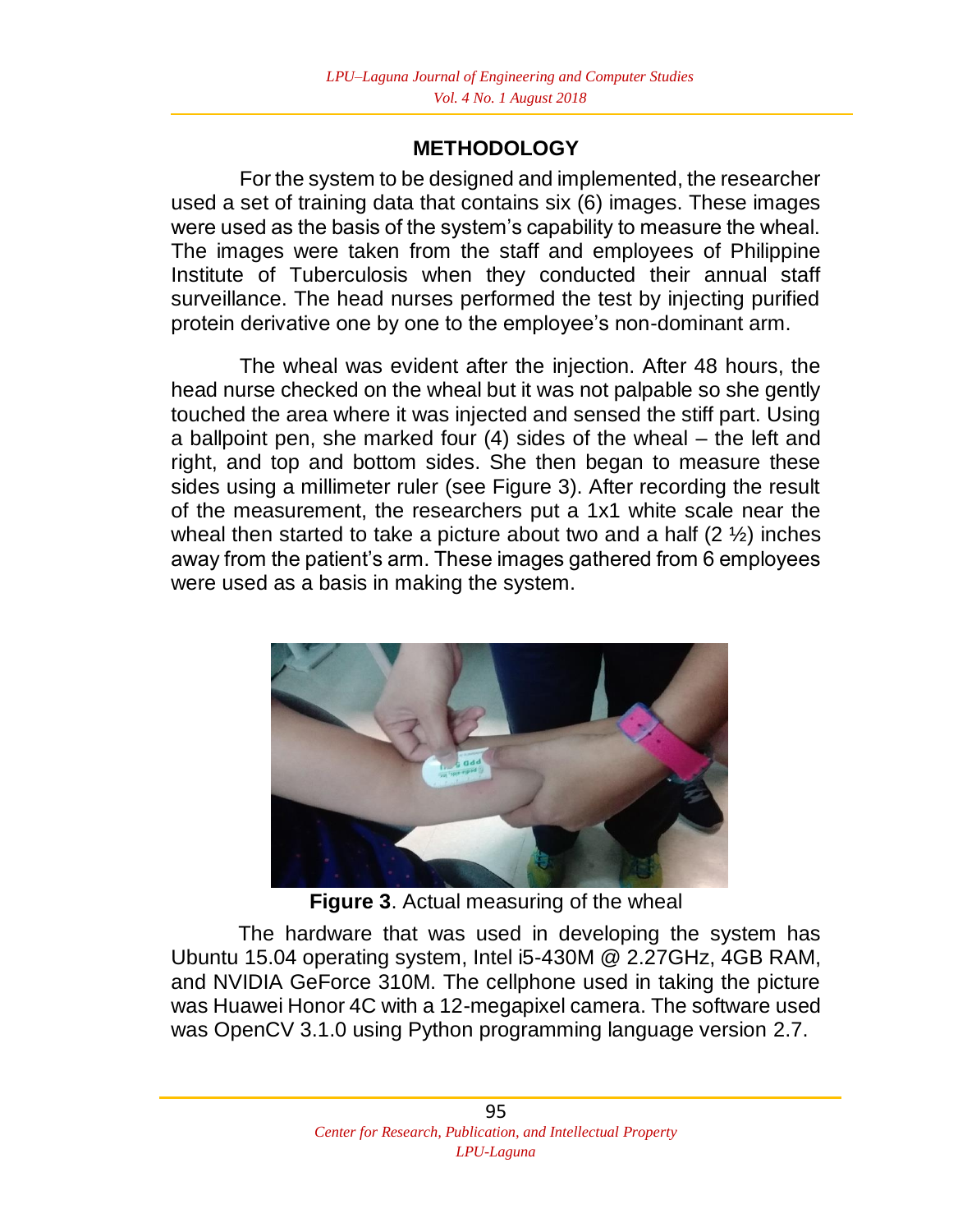# *Crop the Image*

The original image had a lot of potential noises but only the scale and the wheal were needed to be present in the image so the image was cropped leaving only the important parts.

# *Convert the Image to Grayscale*

By using the average method in determining the average value of the three pixels and assigning this value to that pixel, it converted the colored image to grayscale by using the function cv2.COLOR\_BGR2GRAY.

# *Apply Gaussian Blur*

Blurring method simply blurred the image to a certain extent based on the size of the kernel used (in this case, 7x7). The function cv2.GaussianBlur blurred a grayscale image based on the size of the kernel.



**Figure 4**. Result of grayscale and 7x7 Gaussian blur

# *Apply Canny Edge Detection*

Canny edge detection was efficient because it had a lower error rate compared to existing edge detection algorithms.<sup>[8]</sup> The function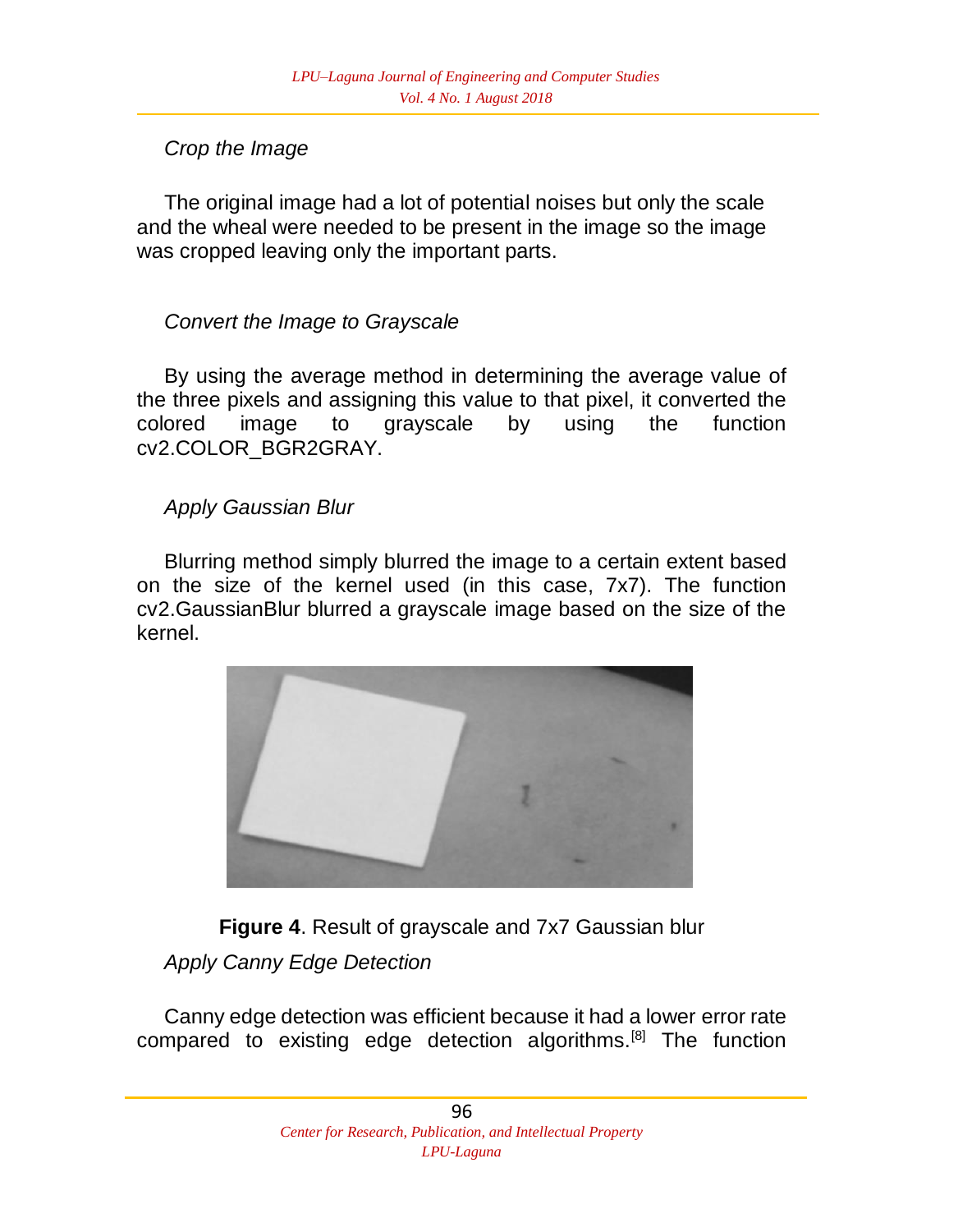cv2.Canny was used in this image with a minimum and maximum value of 50 and 100, respectively.

## *Apply Morphological Dilation and Erosion*

Dilation was used for "bridging gaps" in an image with broken holes through the use of a structuring element, while erosion removed the original pixel that was at the origin or the center of the structuring element (see Figure 6). The function cv2.dilate and cv2.erode with a structuring element of 3x3 was used.





*Locate the Scale by Using Contour Finding*

The scale used had one inch on all of its sides and this was present in the image together with the marks of the wheal. It was used as a reference object for identifying the actual size of objects in the image depending on the size of the scale and the numbers of pixels the side of the scale had.

The contours located in the image depended on the size of the edges in the image. To locate the scale, a large threshold value of 500 was used (see Figure 7). The decision on wether the contour will be accepted or not was based on its size and if it surpasses the threshold value or not.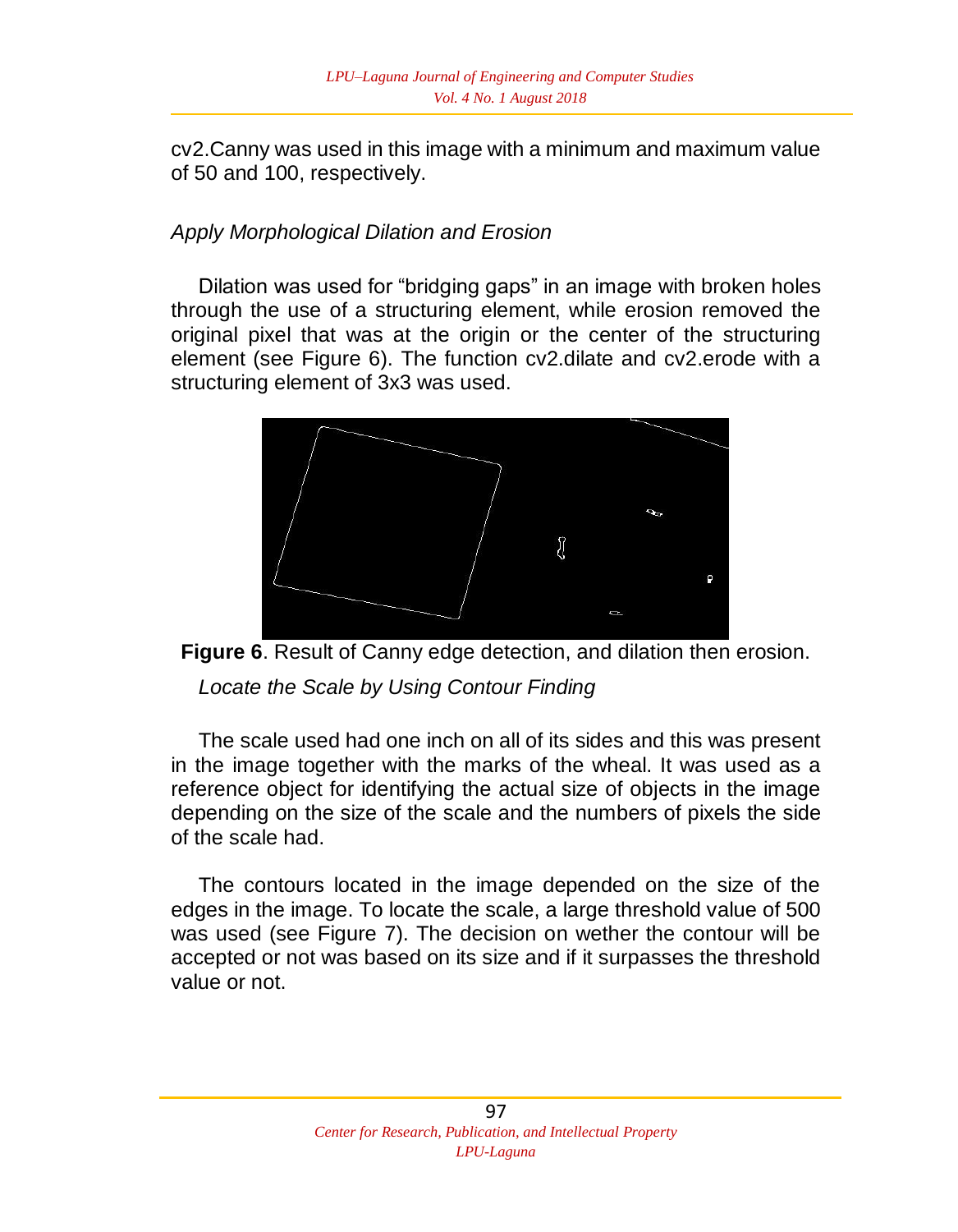

**Figure 7**. Locating only the scale through contour finding

# *Identify the Edges of the Scale*

After locating the scale, the system determined the edges of the scale by using the function cv2.approxPolyDP which returned the edges of the contour. These values had the *x* and *y* coordinate of the four edges of the contour. After using the function perspective.order\_points() from imutils package, these values were arranged in order from topleft, topright, bottomright, and bottomleft.

To calculate for the distances between each edges, Euclidean distance was used by using the function dist.euclidean. This function returned the distance between two points in pixel value. The system produced 4 pixel values by measuring the distances between each 4 edges. Since the scale had four sides, the side with the minimum distance represented the size of the scale or equivalent to one inch.

# *Find the Marks and Its Distances*

After locating the contours of the marks using a significantly lower threshold compared to the scale's (because the areas of each mark is smaller than the scale), a bounding box was made around the contour to make an object boundary. The mark, as seen in the original image, varied in size and it was assumed that the center of the mark represented a single mark. By making a bounding box around the mark, the center of the mark was located and was done by computing the average of the pixel addresses on the edges of the bounding box. The center was another pixel that had *x* and *y* coordinate which represented a single mark.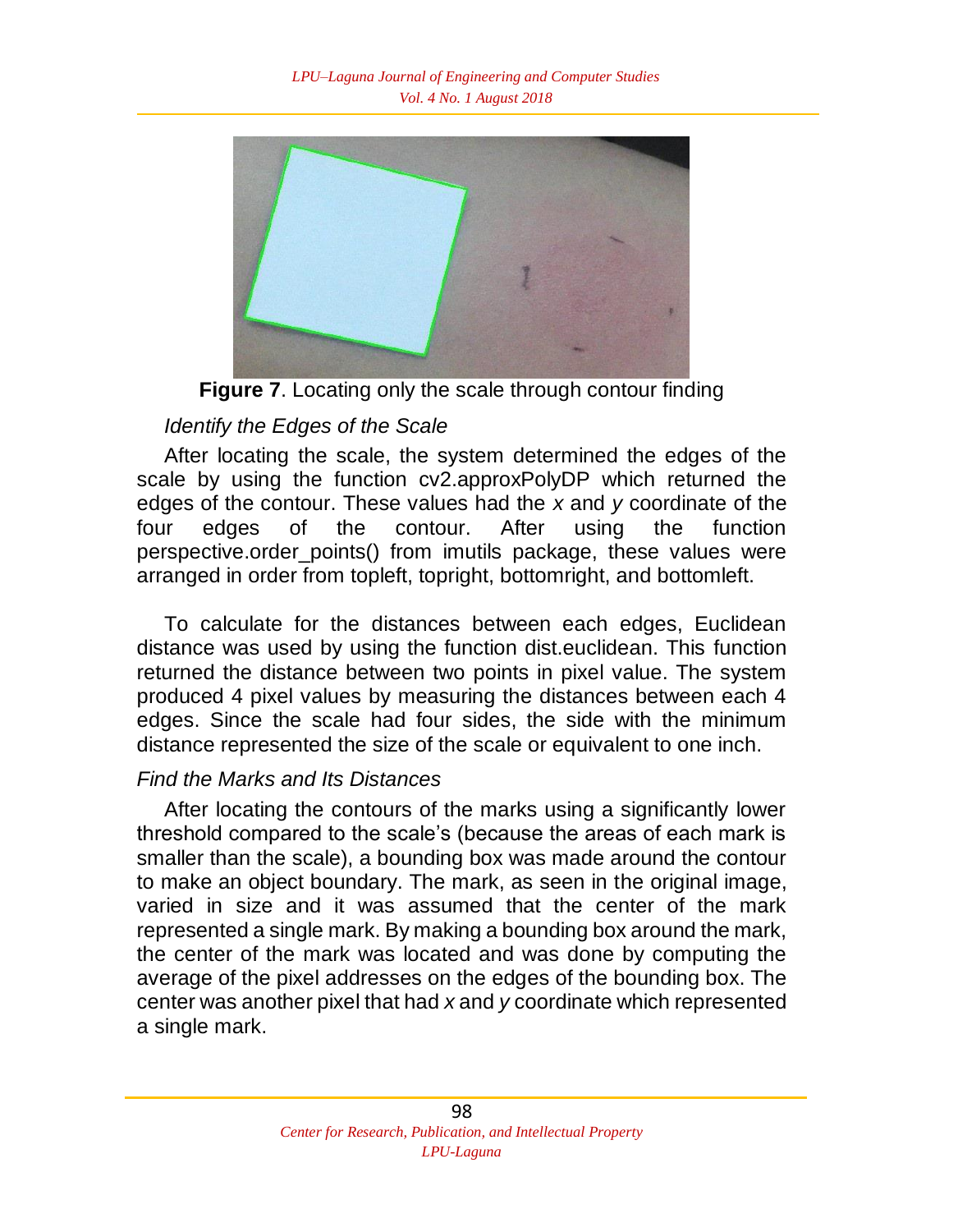This process was done three more times to locate the center of the four marks of the wheal. After locating the pixel addresses of the centers of the marks, the distances between each mark was computed by using Euclidean distance.

The system computed for the Euclidean distance of each mark and based on the procedure of tuberculin skin test, the greatest length represented the size of the wheal. The system compared the distances between each mark and the greatest distance was considered the size of the wheal.

#### *Calculate the Actual Size Based on the Scale*

The distances between each mark was in pixel value and to convert it in millimeters, the value of the scale that the computer earlier used as the basis for computing the actual size of the distance by dividing the distance between each mark to the value of the scale. The value was in inches and to convert it to millimeter, this value was multiplied by 25.4 (see Figure 8).



**Figure 8**. The maximum distance between each edges

#### **RESULTS AND DISCUSSION**

After implementing the system's algorithm to a set of training data that has 6 images, another set of images were gathered and were used as a test data which also contained 6 images, wherein the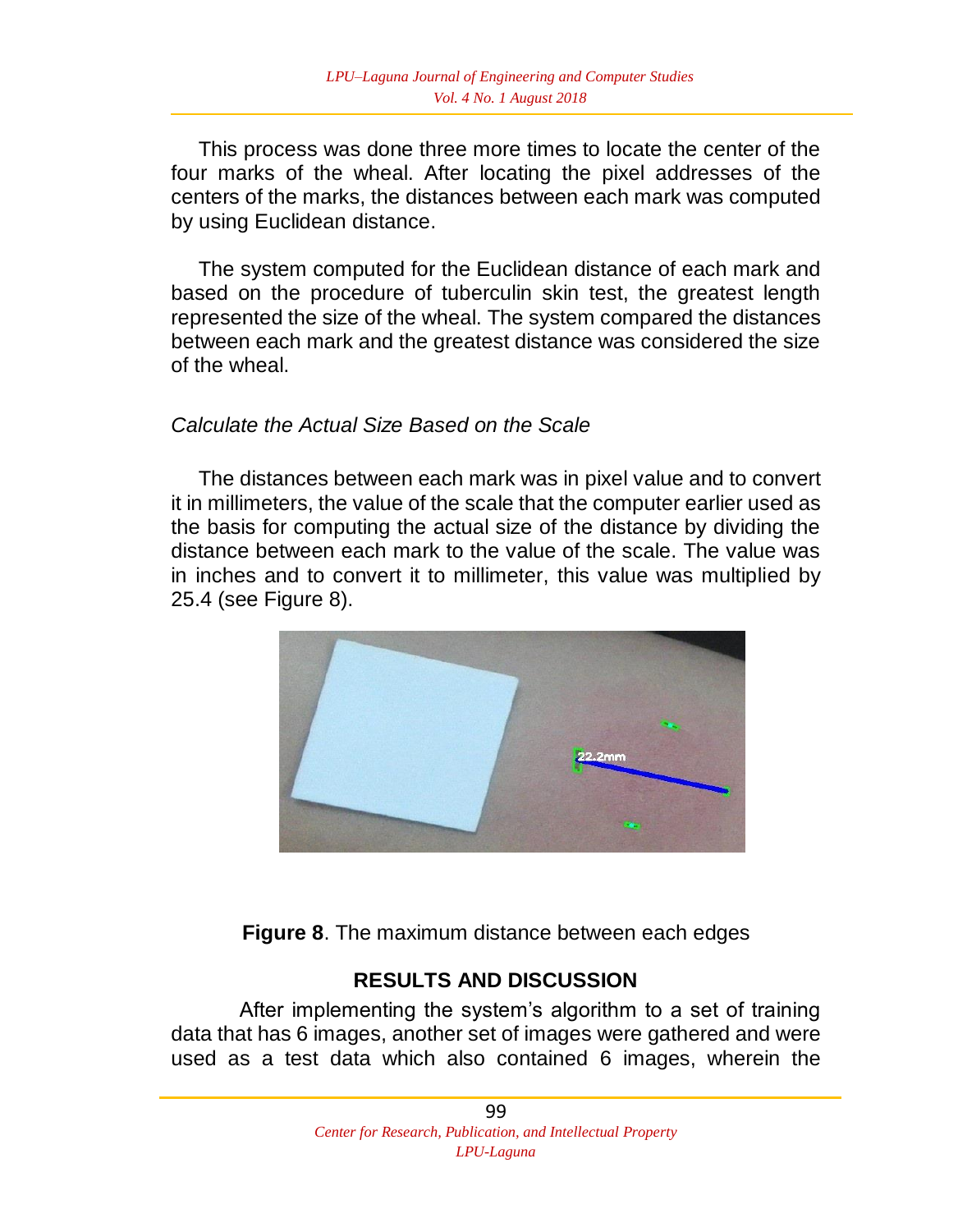system's accuracy were tested on actual data. Just like in training data, Gaussian blur's kernel size, Canny

edge detection's threshold value, dilation and erosion's number of iterations, and contour's threshold value were also manipulated until the scale and the marks of the wheal were detected by the system.

As shown in Table 1, the accuracy of the system's algorithm was 91.53% after it was implemented to a set of test data having six images. Also, it can be concluded that the system's measurement of the wheal was always smaller than of the nurse's measurements. Actually, the average difference from the measurement of the nurse and the measurement of the system is 2.03.

| Test<br>data | Wheal's<br>size<br>based<br>from the<br>nurse<br>(mm) | Wheal's<br>calculated<br>size by<br>the<br>system<br>(mm) | <b>Difference</b><br>(mm)     | Accuracy<br>(% )           |
|--------------|-------------------------------------------------------|-----------------------------------------------------------|-------------------------------|----------------------------|
| 1            | 20                                                    | 19.39                                                     | 0.61                          | 96.95                      |
| 2            | 24                                                    | 21.45                                                     | 2.55                          | 89.38                      |
| 3            | 26                                                    | 25.17                                                     | 0.83                          | 96.81                      |
| 4            | 27                                                    | 23.35                                                     | 3.65                          | 86.48                      |
| 5            | 32                                                    | 31.95                                                     | 0.05                          | 99.84                      |
| 6            | 22                                                    | 17.54                                                     | 4.46                          | 79.73                      |
|              |                                                       |                                                           | Average<br>difference<br>2.03 | Total<br>accuracy<br>91.53 |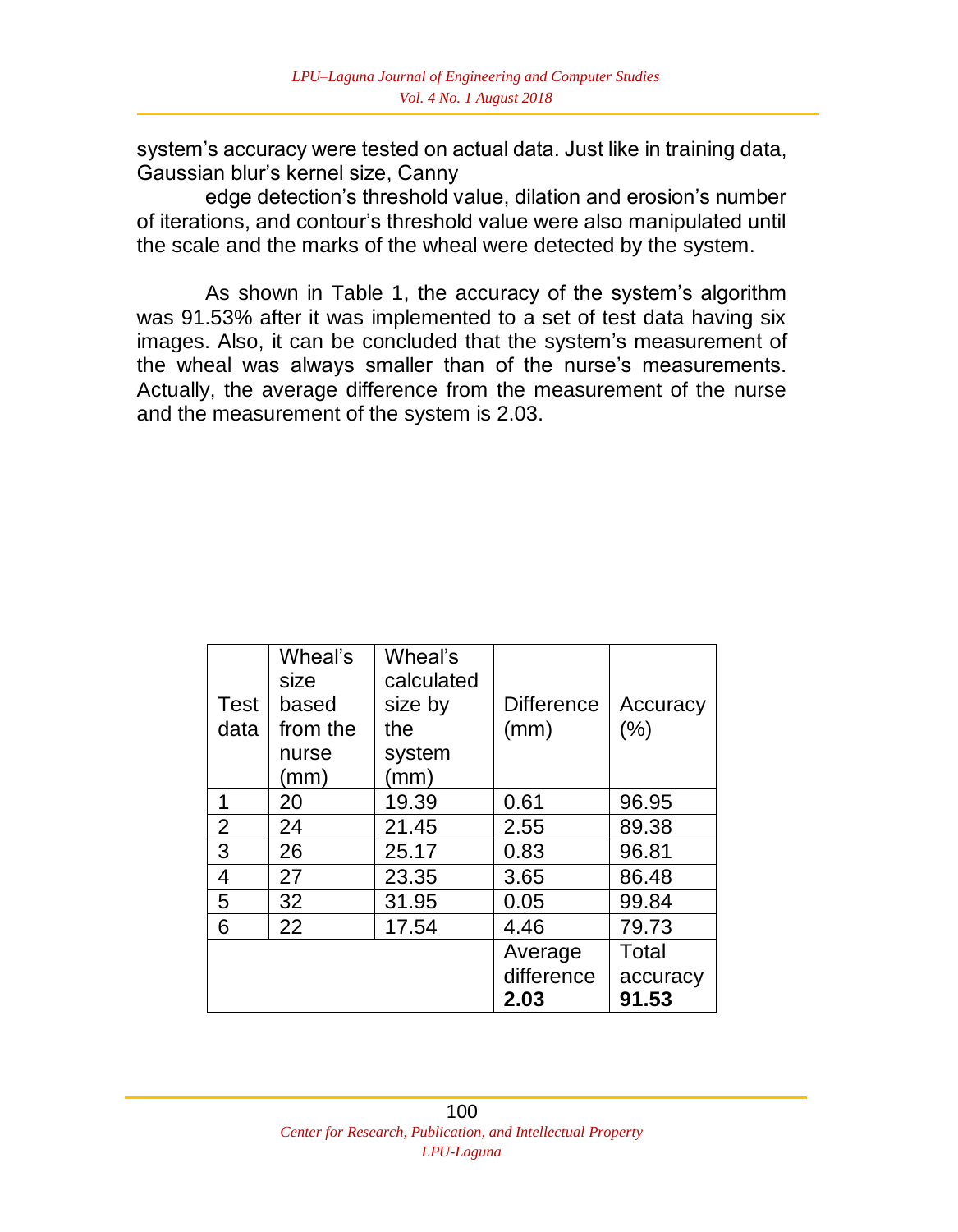**Table 1**. The accuracy of the system based on the set of test data

# **SUMMARY AND CONCLUSION**

This study aimed to develop and implement a system that can calculate the size of the wheal based on a given image using digital image processing techniques and algorithms. The problem with the current system or procedure that nurses and medical practitioners used was that after marking four marks of the edges of the wheal, they only measured the horizontal and vertical edges. After comparing the sizes of those two, the greater size was considered the size of the wheal and decided whether the patient was positive or negative to the test based on that. However, measuring these edges diagonally can produce another 4 measurements that could be greater than the value of the measurements of horizontal and vertical edges, which in turn should be the actual size of the wheal.

The researcher developed an algorithm using image processing functions and algorithm with an accuracy of 91.53% when using the system for a set of test data. The system's measurement was smaller than the nurse's measurement with an average of 2.03 difference.

# **REFERENCES**

[1] Centers for Disease Control and Prevention. 2015. The Difference Between Latent TB Infection and TB Disease.

[2] Desai, R. [khanacademymedicine]. (2013, May 5). "Reading the PPD". The retrieved contract and retrieved from the from the set of the set of the set of the set of the set of the set of the set of the set of the set of the set of the set of the set of the set of the set of the set of

https://www.youtube.com/watch?v=8khNMUf4dHE.

[3] Baliwagan, B., & Balani, G. (2016, October 17). Personal Interview.

[4] Pouchot J, Grasland A, Collet C, Coste J, Esdaile JM, Vinceneux P, (1997). "Reliability of Tuberculin Skin Test Measurement."

[5] Prinza, M., Viglb, K., & Wöhrlb, S. (2005). "Automatic Measurement of Skin Wheals Provoked by Skin Prick Tests".

[6] Patel, S., Trivedi, P., Gandhi, V., Prajapati, G. (2013). "2D Basic Shape Detection Using Region Properties."